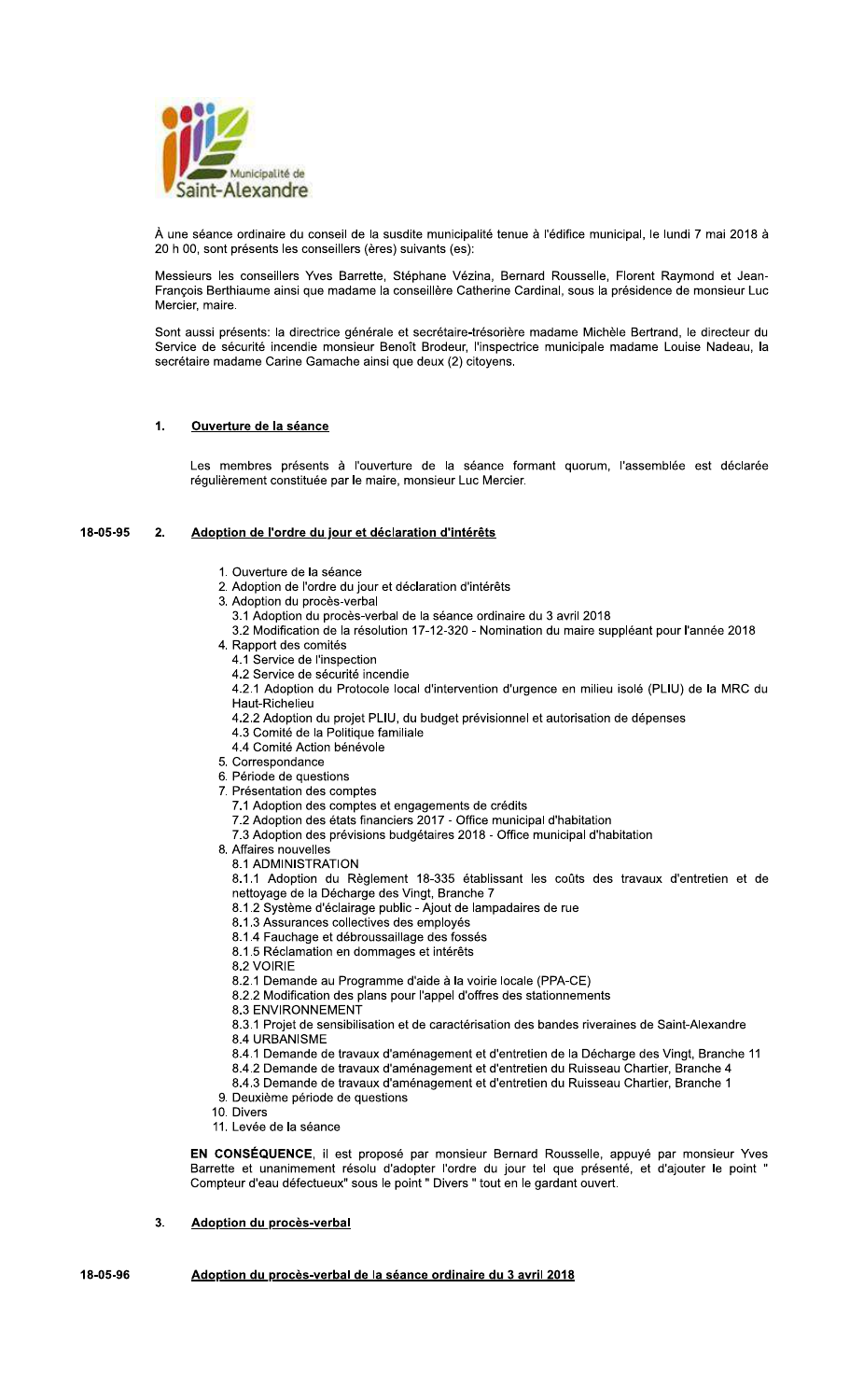CONSIDÉRANT QUE le procès-verbal a été transmis aux membres du Conseil dans les délais prescrits pour qu'ils en fassent lecture;

**CONSIDÉRANT QUE** les membres du Conseil ont individuellement pris connaissance du procès-verbal de la séance ordinaire du 3 avril 2018;

CONSIDÉRANT QUE ceux-ci renoncent à la lecture du procès-verbal;

EN CONSÉQUENCE, il est proposé par monsieur Jean-François Berthiaume, appuyé par monsieur Stéphane Vézina et unanimement résolu d'adopter le procès-verbal de la séance ordinaire du 3 avril 2018 tel que rédigé.

#### 18-05-97 Attestation concernant l'administration de la municipalité de Saint-Alexandre

Il est proposé par monsieur Florent Raymond, appuyé par monsieur Jean-François Berthiaume et unanimement résolu :

QUE le maire et la secrétaire-trésorière soient les représentants de la municipalité de Saint-Alexandre à l'égard de tout compte qu'elle détient ou détiendra à la Caisse;

QUE les représentants exerceront tous pouvoirs relatifs à la gestion de la municipalité et, sans restreindre la généralité de ce qui précède, billet à ordre, lettre de change ou autre effect négociable :

- · émettre, accepter, endosser, négocier ou escompter tout chèque, billet à ordre, lettre de change ou autre effet négociable;
- · signer ou approuver tout retrait, document ou pièce justificative;
- · demander l'ouverture par la Caisse de tout folio utile pour la bonne marche des opérations de la municipalité;
- · signer tout document ou toute convention utile pour la bonne marche des opérations de la municipalité;

QUE la secrétaire-trésorière exercera seule les pouvoirs suivants, au nom de la muncipalité :

- · faire tout dépôt. y compris le dépôt de tout effet négociable:
- concilier tout compte relatif aux opérations de la municipalité;

QUE tous les autres pouvoirs des représentants devront être exercés de la façon suivante : sous la signature de deux (2) d'entre eux, étant entendu que la signature du maire ou du maire suppléant doit toujours paraître.

### $\mathbf{A}$ Rapport des comités

## **Service de l'inspection**

Madame Louise Nadeau, inspectrice donne rapport des permis du mois d'avril 2018 totalisant vingt (20) permis d'une valeur approximative des constructions au montant de 656 740 \$.

Les travaux prévus au cours du mois de mai sont :

- Nettoyage des bornes fontaines du 8 au 10 mai 2018
- Installation des trois modules du Skatepark

# Service de sécurité incendie

Monsieur Benoît Brodeur donne rapport des sorties du mois d'avril 2018 représentant les sorties suivantes :

- 5 appels incendie
- 2 appels premiers répondants
- 2 entraides pompiers
- Entraide aux citoyens durant les vents violents (arbres tombés, fils électriques, etc.)

Il mentionne également :

- Formation pinces à désincarcération
- Formation des nouveaux premiers répondants dont messieurs Frédéric Paillé et Patrick Cyr
	- Visite de prévention des systèmes d'alarme incendie le 26 mai prochain sur les rues Bernard, Boulais, du Pavillon, Saint-Charles, montée Lacroix et de la Station et le rang des Dussault

### 18-05-98 Adoption du Protocole local d'intervention d'urgence en milieu isolé (PLIU) de la MRC du Haut-**Richelieu**

Il est proposé par madame Catherine Cardinal, appuyée par monsieur Jean-François Berthiaume et unanimement résolu d'accepter le Protocole local d'intervention d'urgence en milieu isolé (PLIU) final de la MRC du Haut-Richelieu.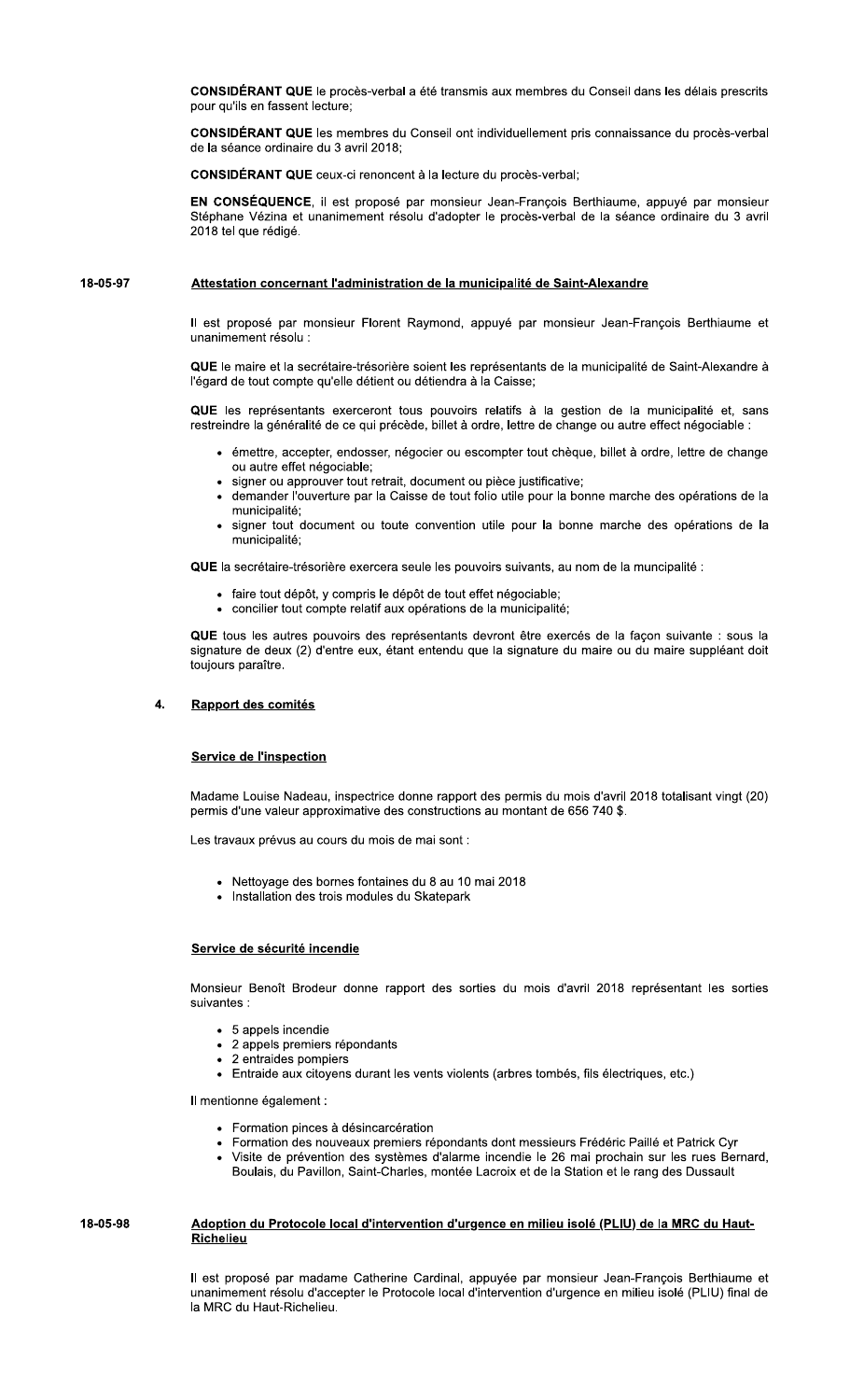#### 18-05-99 Adoption du projet du PLIU, du budget prévisionnel et autorisation de dépenses

CONSIDÉRANT QU'UN projet de modification de l'entente intermunicipale en Service de sécurité incendie sera présenté aux municipalités suivantes pour acceptation : Saint-Sébastien, Notre-Dame-de-Stanbridge et la Régie intermunicipale de Sainte-Brigide-d'iberville et Mont-Saint-Grégooire;

CONSIDÉRANT QU'un projet d'entente intermunicipale en service d'intervention d'urgence en milieu isolé sera présenté aux muncipalités suivantes pour acceptation : Henryville et Venise-en-Québec;

EN CONSÉQUENCE, il est proposé par monsieur Jean-François Berthiaume, appuyé par monsieur Bernard Rousselle et unanimement résolu :

D'EXÉCUTER le Protocole local d'intervention d'urgence en milieu isolé (PLIU) pour la municipalité de Saint-Alexandre;

D'ACCEPTER le budget prévisionnel du PLIU;

D'AUTORISER les pompiers à suivre des formations et pratiques afin de se conformer au Protocole d'ici la mi-octobre 2018:

D'AUTORISER le directeur du Service de sécurité incendie de procéder aux achats tout en respectant les règles de gestion contractuelle.

QUE la réclamation soit faite auprès de la MRC du Haut-Richelieu afin d'obtenir la subvention accordée.

### Comité de la Politique familiale

Monsieur Yves Barrette mentionne que le sondage de la Coopérative de santé a été prolongé jusqu'au 9 mai et que la rencontre du comité a lieu jeudi le 10 mai où une décision devra être prise.

## **Comité Action bénévole**

Monsieur Stéphane Vézina donne rapport de la Soirée des bénévoles du 17 mars 2018.

# Centre d'entraide régionale d'Henryville

Monsieur Bernard Rousselle nous mentionne quelques points relatifs au Centre d'entraide régional d'Henryville, dont :

- Lancement de FruiGumes qui aura lieu à Sainte-Anne-de-Sabrevois le 17 juin prochain
- Une nouvelle approche de FruiGumes consistant à remettre aux fermes d'ici un document nommé " Pour nourrir les familles d'ici " qui mentionne la mission de FruiGumes, les horaires, les ventes possibles, le moyen de cueillette, etc.
- · Monsieur Bernard Rousselle renouvelle son mandat au sein du comité pour une période de trois  $(3)$  ans.

### 18-05-100 Appui à Fruigumes

Il est proposé par monsieur Jean-François Berthiaume, appuyé par monsieur Florent Raymond et unanimement résolu d'appuyer FruiGumes en offrant un bon d'achat d'une valeur de 100 \$ et d'autoriser un envoi postal du feuillet informatif à tous les citoyens de Saint-Alexandre.

#### 18-05-101 Lettre de remerciement à l'ex-présidente et de félicitations au nouveau président

Il est proposé par madame Catherine Cardinal, appuyée par monsieur Jean-François Berthiaume et unanimement résolu d'envoyer une lettre de remerciement à madame Hélène Ménard suite à son départ de la présidence au Centre d'entraide régional d'Henryville ainsi qu'une lettre de félicitations à monsieur André Bergeron pour sa nomination à la présidence.

## Rapport du maire

Monsieur Luc Mercier, maire mentionne quelques points suivants :

- Rencontre avec la Fédération québécoise des municipalités (FQM) à la MRC de Brome-Missisquoi avec plusieurs maires;
- A participé à une activité à Cowansville concernant la politique MADA et MADE pour les familles et les aînés et invite les citoyens intéressés à s'impliquer et mettre en oeuvre ces programmes importants dans notre municipalité;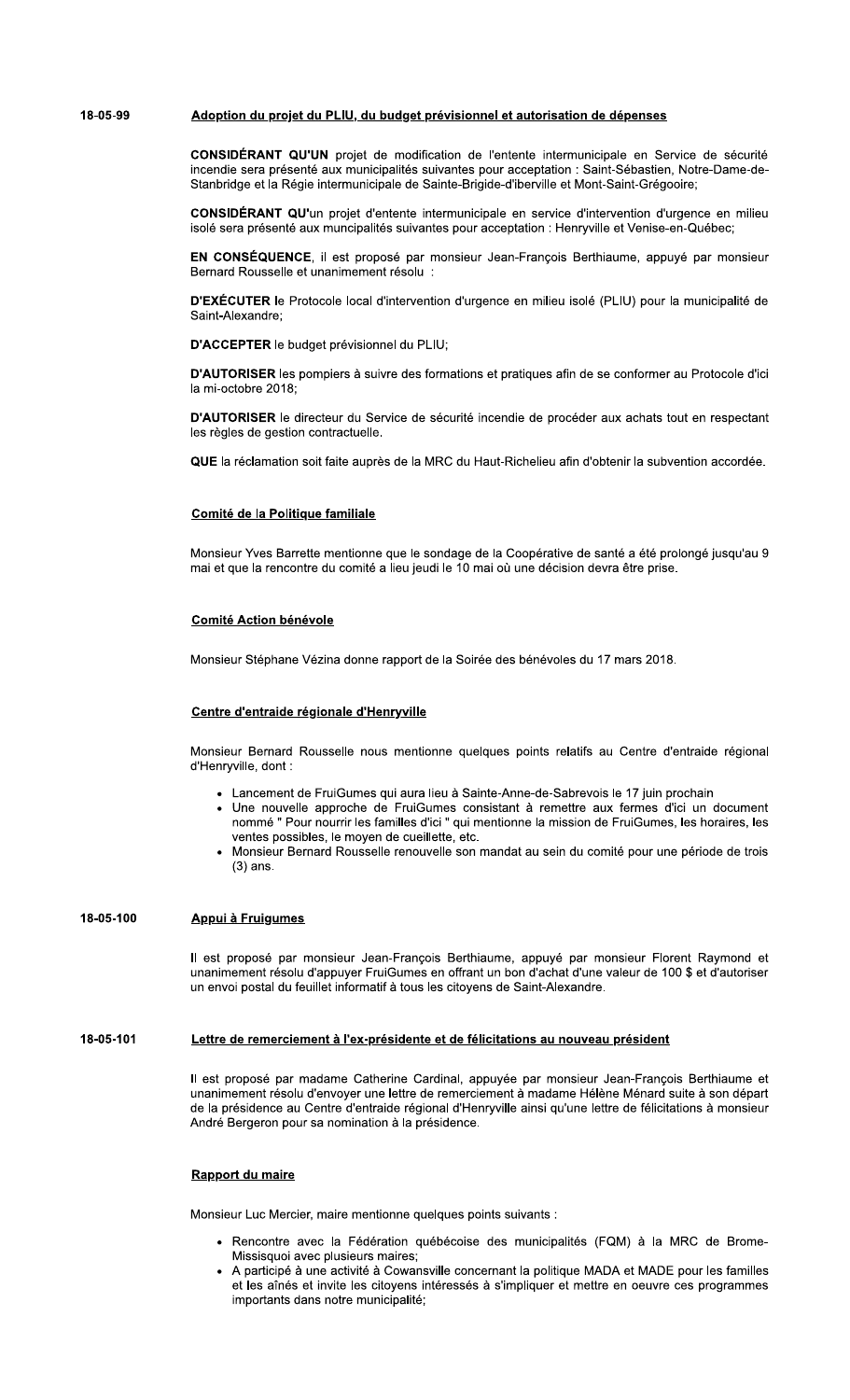Sur invitation de la Sûreté du Québec (SQ), a participé à l'activité sur les limites de vitesse à Sainte-Anne-de-Sabrevois.

### $5.$ Correspondance

Dépôt de la liste de correspondance du mois d'avril 2018.

### 6. Période de questions

Aucune question n'est adressée à monsieur le maire.

Monsieur Luc Mercier, maire remet un certificat de reconnaissance à madame Louise Nadeau, inspectrice municipale afin de souligner ses 30 années de services pour la municipalité de Saint-Alexandre.

### $7.$ **Présentation des comptes**

### 18-05-102 Adoption des comptes et engagements de crédits

Il est proposé par monsieur Yves Barrette, appuyé par monsieur Florent Raymond et unanimement résolu d'autoriser les dépenses, d'engager les crédits nécessaires au montant de 3 000 \$ pour la clôture sur le terrain de balle et d'accepter le paiement des comptes tels que 1 617,65 \$ à la Ville de Saint-Jean-sur-Richelieu pour la ormation Mayday, 936,63 \$ à L'Arsenal pour équipement, les prélèvements automatiques, la MRC du Haut-Richelieu, Visa Desjardins cartes d'affaires, Union-Vie Mutuelle et Groupe Ultima, effectués au cours du mois le tout représentant les déboursés suivants:

| Chèques fournisseurs         | 79308 à 79383 | pour | 83 400,80 \$  |
|------------------------------|---------------|------|---------------|
| Prélèvements automatiques    | 2976 à 3006   | pour | 108 729,54 \$ |
| Chèques salaires             | 7075 à 7124   | pour | 30 995,05 \$  |
| <b>MRC du Haut-Richelieu</b> |               | pour | 16 150,79 \$  |
| Visa Desjardins              |               | pour | 603.91\$      |
| UV Mutuelle                  |               | pour | 3 996,35 \$   |
| Groupe Ultima                |               | pour | 1 407,00 \$   |

#### 18-05-103 Adoption des états financiers 2017 - Office municipal d'habitation

Il est proposé par monsieur Bernard Rousselle, appuyé par madame Catherine Cardinal et unanimement résolu d'adopter les états financiers de l'Office municipal d'habitation de Saint-Alexandre et de payer la quote-part au montant de 2 285 \$ pour l'année 2017.

### 18-05-104 Adoption des prévisions budgétaires 2018 - Office municipal d'habitation

Il est proposé par madame Catherine Cardinal, appuyée par monsieur Stéphane Vézina et unanimement résolu d'adopter les prévisions budgétaires de l'Office municipal d'habitation de Saint-Alexandre et de payer la quote-part au montant de 1 165 \$ pour l'année 2018.

### 8. **Affaires nouvelles**

## **ADMINISTRATION**

18-05-105 Adoption du Règlement 18-335 établissant les coûts des travaux d'entretien et de nettoyage de la Décharge des Vingt, Branche 7

CONSIDÉRANT l'exécution des travaux d'entretien et de nettoyage de la Décharge des Vingt, Branche

CONSIDÉRANT QUE la répartition des coûts doit être effectuée par la municipalité de Saint-Alexandre;

**CONSIDÉRANT QUE** la présentation du projet de règlement a eu lieu et qu'un avis de motion du présent règlement a été donné lors de la séance ordinaire du 3 avril 2018;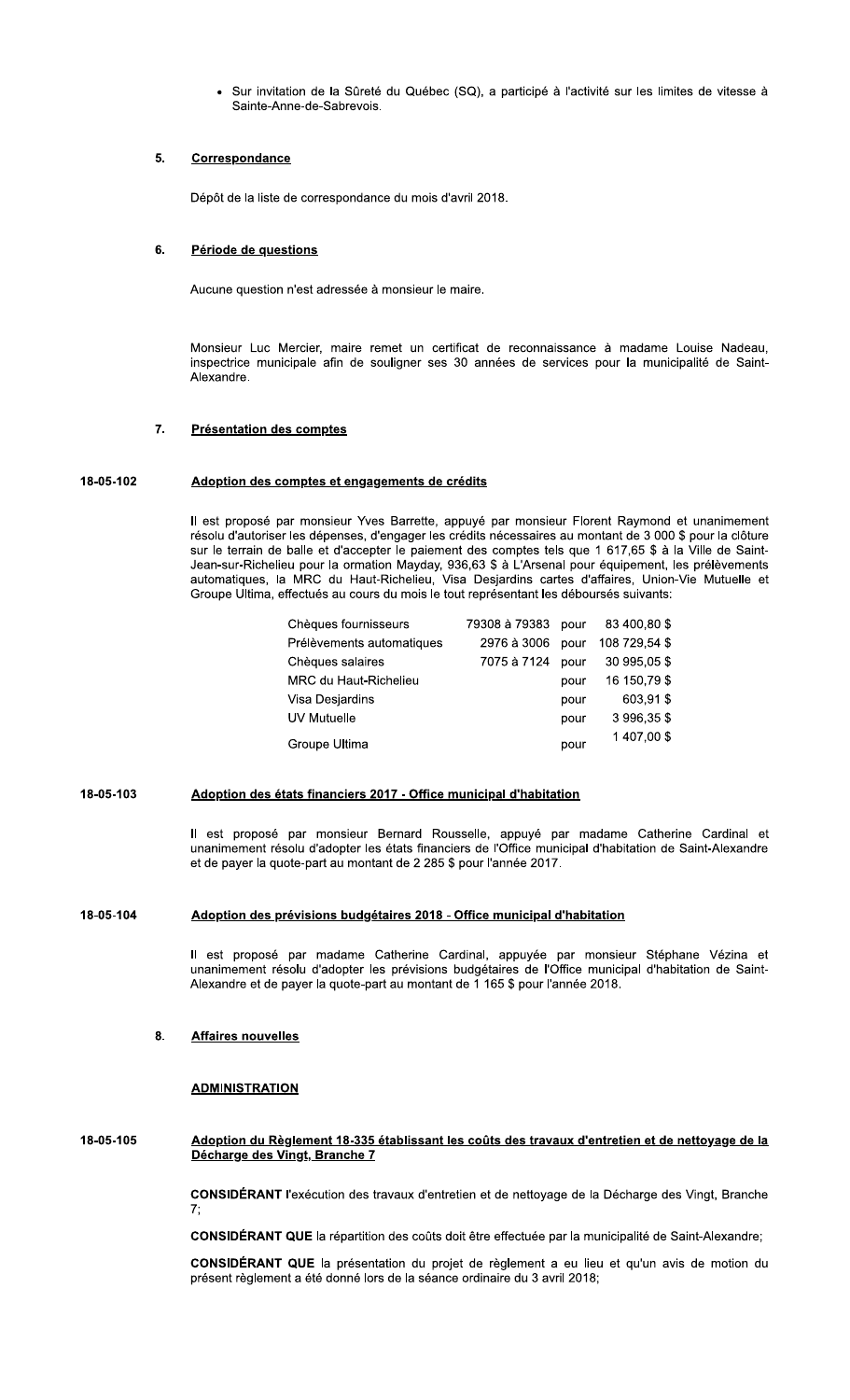EN CONSÉQUENCE, il est proposé par monsieur Florent Raymond, appuyé par monsieur Yves Barrette et unanimement résolu d'adopter le Règlement 18-335 établissant la répartition des coûts des travaux d'entretien et de nettoyage de la Décharge des Vingt, Branche 7 qui se lit comme suit :

### **ARTICLE 1.**

Que le préambule fait partie intégrante du présent règlement.

# **ARTICLE 2.**

D'autoriser la directrice générale et secrétaire-trésorière à faire la répartition des coûts pour les travaux d'entretien et de nettoyage de la Décharge des Vingt, Branche 7 au montant de 22 328,33 \$ auprès des propriétaires concernés selon l'annexe A inclus au présent règlement.

## **ARTICLE 3.**

Le présent règlement entrera en vigueur conformément à la Loi.

### 18-05-106 Système d'éclairage public - Ajout de lampadaires de rue

Il est proposé par monsieur Yves Barrette, appuyé par madame Catherine Cardinal et unanimement résolu d'accepter la soumission de Ad-Tech Électrique inc pour l'achat et installation de huit (8) lampadaires de rue avec potence, filage et assemblage au montant de 4 920,93 \$ taxes incluses ainsi que les frais d'installation d'Hydro-Québec au montant de 300 \$ par lampadaire soit pour un montant additionnel de 2 400 \$.

#### 18-05-107 Assurances collectives des employés

CONSIDÉRANT QUE la Fédération québécoise des municipalités (FQM) a procédé à un appel d'offres et que suite à ce processus, elle est « preneur » d'un contrat d'assurance-collective auprès de La Capitale, lequel s'adresse aux employés des municipalités, MRC et organismes municipaux;

CONSIDÉRANT QUE tant le Code municipal que la Loi sur les cités et villes permettent à une municipalité d'adhérer à un tel contrat;

CONSIDÉRANT QUE la FQM a transmis à la municipalité les coûts de la prime qui lui sera applicable pour l'année 2018 et qu'en conséquence, la Municipalité désire y adhérer et qu'elle s'engage à en respecter les termes et conditions;

CONSIDÉRANT QUE la date de mise en vigueur du contrat est le 1er juin 2018 ;

EN CONSÉQUENCE, il est proposé par madame Catherine Cardinal, appuyée par monsieur Jean-François Berthiaume et unanimement résolu :

QUE la Municipalité de Saint-Alexandre adhère au contrat d'assurance-collective souscrit par la Fédération québécoise des municipalités (FQM) pour la période prenant effet au 1er juin 2018;

QUE la Municipalité de Saint-Alexandre autorise la FQM et ses mandataires FQM Assurance et AON Hewitt à avoir accès à son dossier d'assurance collective auprès de l'assureur dans le respect des règles de protection des renseignements personnels;

QUEla Municipalité de Saint-Alexandre accorde à la FQM, et ses mandataires désignés (actuellement FQM Assurance et Aon Hewitt), le mandat d'agir à titre d'expert conseil et courtier exclusif en assurance collective et qu'elles soient les seules personnes attitrées et autorisées à représenter celle-ci auprès de l'assureur désigné relativement à l'application du régime d'assurance collective;

QUE la présente résolution ne limite en rien le droit de la FQM de révoquer ses mandataires désignés et y substituer un autre;

QUE la présente résolution soit immédiate et révoque tout autre mandat accordé antérieurement, sans autre avis.

#### 18-05-108 Fauchage et débroussaillage des fossés

Il est proposé par monsieur Florent Raymond, appuyé par monsieur Bernard Rousselle et unanimement résolu de ne pas renouveler l'option du débroussaillage des fossés pour l'année 2018 et qu'un prix soit demandé pour le fauchage des haut de talus des fossés.

#### 18-05-109 Réclamation en dommages et intérêts

CONSIDÉRANT QUE la Municipalité a demandé à Monsieur Pierre Marsolais et Madame Sylvie Bélair de présenter la réclamation en dommage et intérêts à l'établissement du Centre de la Petite Enfance (CPE) « Le champ des rêves »;

CONSIDÉRANT QU'une entente est à convenir entre eux pour les aspects concernant le CPE;

CONSIDÉRANT QUE la Muncipalité désire établir une entente hors cour pour certaines contraites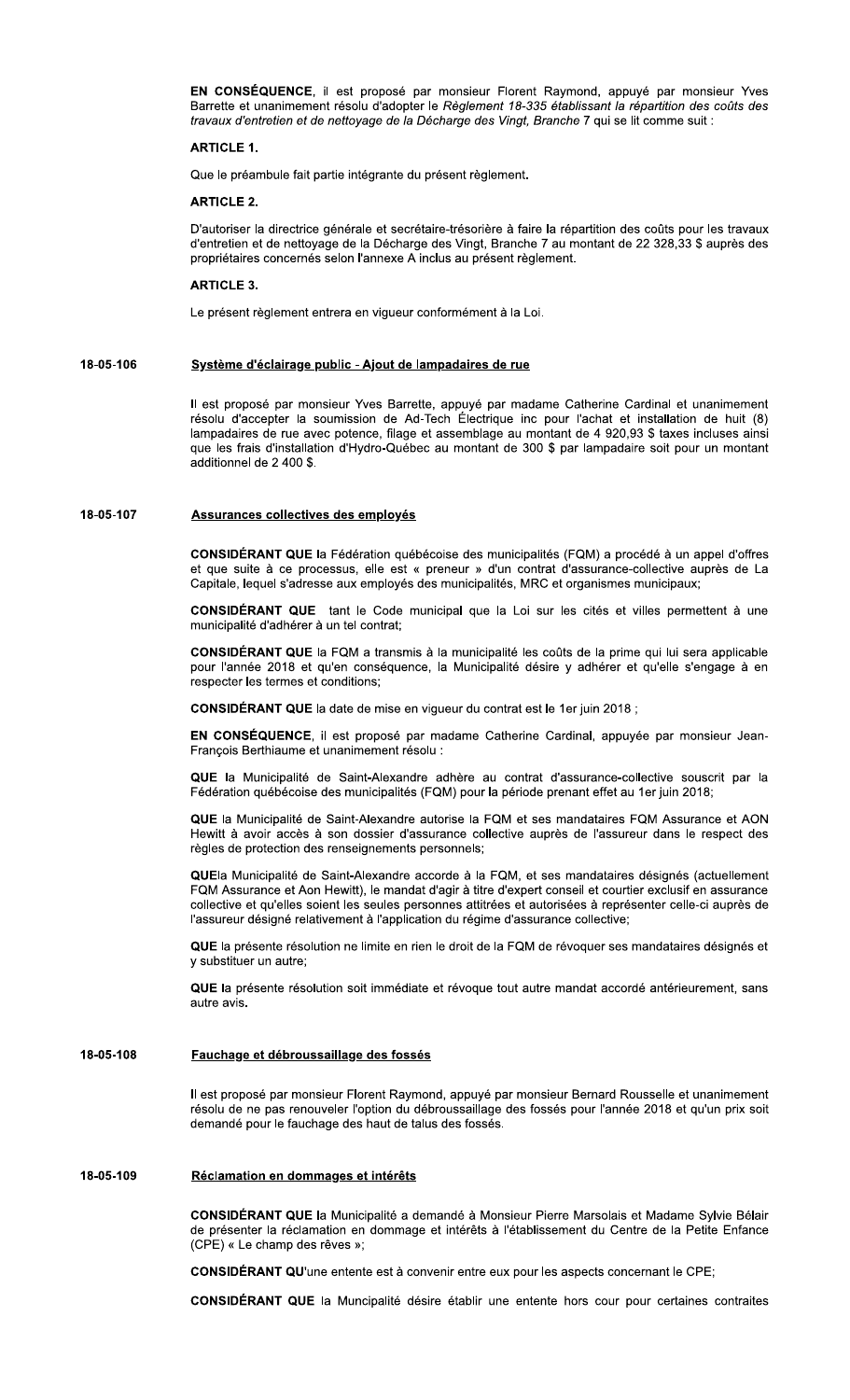occasionnés par les travaux exécutés par la municipalité au 456, rue Saint-Denis;

CONSIDÉRANT QUE les frais de raccordement du 454, rue Saint-Denis à l'égout pluvial municipal ont été couverts par la Municipalité lors des travaux de pavage du 456, rue Saint-Denis;

EN CONSÉQUENCE, il est proposé par monsieur Yves Barrette, appuyé par Jean-François Berthiaume et résolu d'offrir un montant de 600 \$ en dommages et intérêts à monsieur Pierre Marsolais et madame Sylvie Bélair, conditionnellement à la signature d'une quittance finale confirmant qu'aucune autre réclamation ne sera faite à la Municipalité dans ce dossier.

# **VOIRIE**

#### 18-05-110 Demande au Programme d'aide à la voirie locale (PPA-CE)

CONSIDÉRANT le Programme d'aide à la voirie locale (PPA-CE) du gouvernement du Québec pour l'exercice financier 2018-2019;

**CONSIDÉRANT** l'enveloppe budgétaire allouée au comté d'Iberville pour ce programme:

CONSIDÉRANT que la Municipalité de Saint-Alexandre a déterminé ses travaux routiers pour l'exercice financier 2018-2019;

EN CONSÉQUENCE, il est proposé par monsieur Jean-François Berthiaume, appuyé par monsieur Bernard Rousselle et unanimement résolu :

la Municipalité de Saint-Alexandre transmette une demande d'aide financière à la Députée d'Iberville madame Claire Samson dans le cadre du Programme d'aide à la voirie locale - Volet projets particuliers d'amélioration par circonscription électorale (PPA-CE) pour la réhabilitation d'une section du rang Kempt et de son accotement et du rang Sainte-Anne:

QUE le coût total des travaux est déterminé à 25 000 \$ et le montant de la demande est de 15 000 \$ pour des travaux d'amélioration des routes et des accotements.

### 18-05-111 Modification des plans pour l'appel d'offres pour les stationnements

CONSIDÉRANT QUE le stationnement de la rue Boulais devait inclure la piste multi-fonctions du parcours des écoliers:

CONSIDÉRANT QUE le stationnement de la rue de la Chute deva être déplacé puisqu'une entrée d'eau se trouve en plein centre de celui-ci:

EN CONSÉQUENCE, il est proposé par madame Catherine Cardinal, appuyée par monsieur Stéphane Vézina et unanimement résolu d'accepter la modification des plans telle que présentée par monsieur Joël Gauthier, ingénieur pour l'appel d'offres planifié à la résolution 18-04-85.

### **ENVIRONNEMENT**

#### 18-05-112 Projet de sensibilisation et de caractérisation des bandes riveraines de Saint-Alexandre

CONSIDÉRANT le projet de campagne de sensibilisation et de caractérisation des bandes riveraines effectuée par l'Organisme du bassin versant de la Baie Missisquoi (OBVBM) et que dans le cadre de cette campagne un agent de bande riveraine circulera le long des cours d'eau de la municipalité pour dresser le portrait de l'état des bandes riveraines sur le territoire;

CONSIDÉRANT QUE l'OBVBM va déposer un rapport sur l'état des bandes riveraines à l'automne 2018 et que les données de ce rapport seront confidentielles;

CONSIDÉRANT QUE ce projet sera réalisé aux frais de l'OBVBM en vue de soutenir la municipalité dans l'application des règlements sur la bande riveraine du bassin versant de la Baie Missisquoi;

EN CONSÉQUENCE, il est proposé par monsieur Yves Barrette, appuvé par monsieur Stéphane Vézina et unanimement résolu :

QUE le conseil autorise l'Organisme du bassin versant de la Baie Missisquoi (OBVBM) à débuter le projet de sensibilisation et de caractérisation des bandes riveraines et ce, sans frais pour la municipalité;

QUE la municipalité s'engage à acheminer aux propriétaires des avis de demande de conformité selon les recommandations du rapport qui sera déposé à l'automne prochain par l'OBVBM.

# **URBANISME**

18-05-113 Demande de travaux d'aménagement et d'entretien de la Décharge des Vingt, Branche 11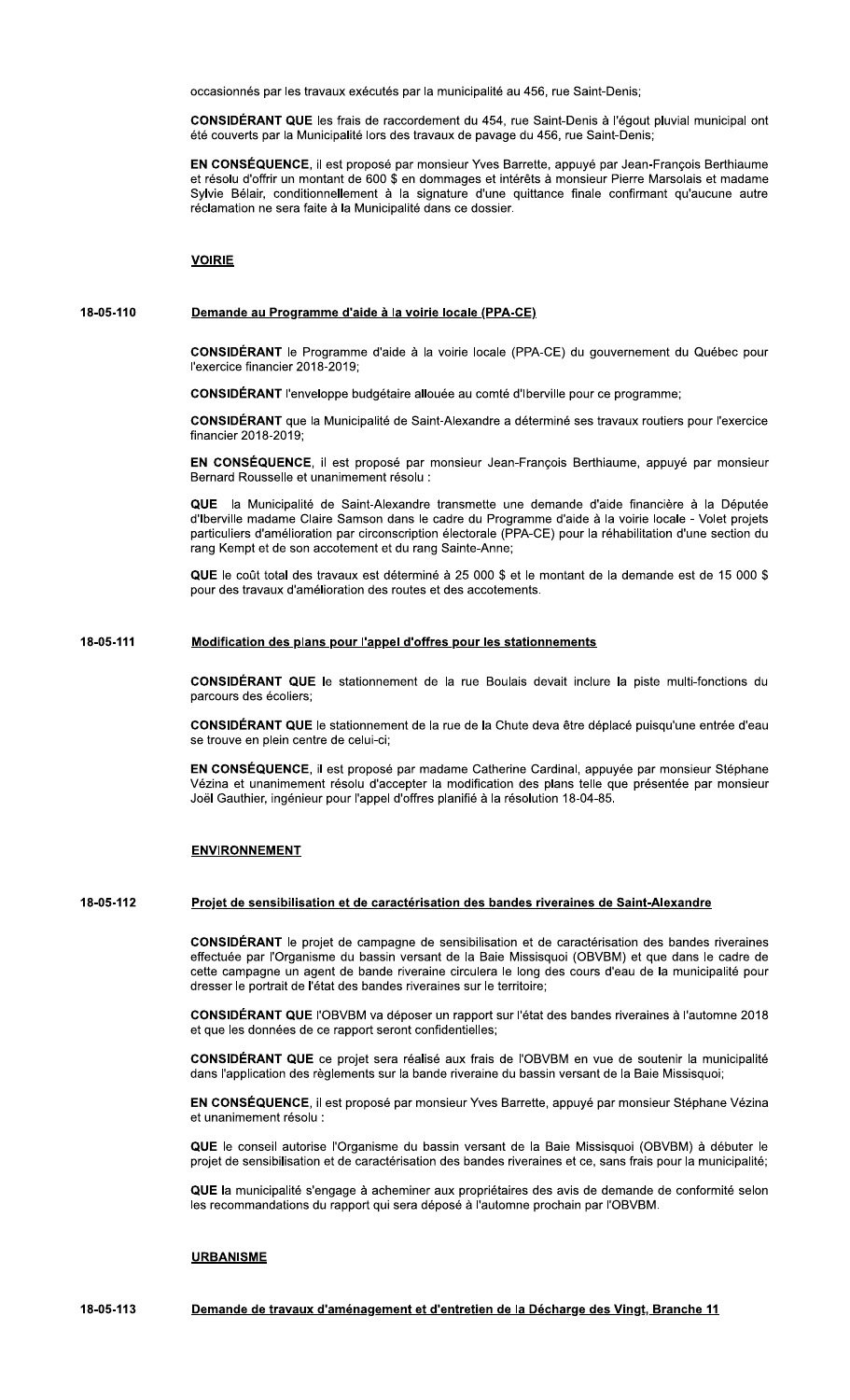CONSIDERANI G CONSIDÉRANT QUE la municipalité de Saint-Alexandre a reçu une demande de monsieur Gunter<br>Blum et madame France Quintin afin de procéder à l'entretien et au nettoyage de la Décharge des<br>Vingt, Branche 11 sur le lot 4 389 89

**CONSEQUENCE,** II est propose par monsieur Florent Raymond, appuye par monsieur Stephane

**CONSIDÉRANT QUE** la municipalité de Saint-Alexandre a reçu une demande de monsieur Gunter Blum et madame France Quintin afin de procéder à l'entretien et au nettoyage de la Décharge des<br>
Virgi, Branche 11 sur le lot 43896

# <u>18-05-114 Demande de travaux d'amenagement et d'entretien du Ruisseau Chartier, Branche 4</u>

SIDERANI U Son des intéressés<br>
Demande de travaux d'aménagement et d'entretien du Ruisseau Chartier, Branche 4<br>
CONSIDÉRANT QUE la municipalité de Saint-Alexandre a reçu une demande de monsieur Denis<br>
CONSIDÉRANT QUE la municipalité

**CONSEQUENCE**, il est propose par madame Catherine Cardinal, appuyee par monsieur Florent

**CONSIDÉRANT QUE** la municipalité de Saint-Alexandre a reçu une demande de monsieur Denis<br>
Choquette afin de procéder à l'entretien et au nettoyage du Ruisseau Chartier, Branche 4 sur le lot 4<br> **EN CONSÉQUENCE**, il est pro

# <u>18-05-115 Demande de travaux d'amenagement et d'entretien du Ruisseau Chartier, Branche 1</u>

CONSIDERANI ( Sonce le projet de repartution dentante sont duitse dinquemient à due indicadu dans le cadre de la redution<br> **Demande de travaux d'aménagement et d'entretien du Ruisseau Chartier, Branche 1**<br> **CONSIDÉRANT QUE** la municipal

**CONSEQUENCE, II est propose par monsieur Bernard Rousselle, appuye par madame Catherine** 

**CONSIDÉRANT QUE** la municipalité de Saint-Alexandre a reçu une demande de Ferme Réal & Réjeanne Bessette inc. afin de procéder à l'entretien et au nettoyage du Ruisseau Chartier, Branche 1<br>
EN CONSÉQUENCE, il est proposé

### $9.$ <u>període de questions</u>

Aucune question n'est adressée à monsieur le maire.

 $10.$ 

**Divers**<br>Aucune résolution.

### $11.$ <u>de la seance</u>

Il est proposé par madame Catherine Cardinal et unanimement résolu que l'ordre du jour étant épuisé, 18-05-116 11. Levée de la séance<br>Il est proposé par madame Ca<br>Ia séance soit levée à 21 h 54.